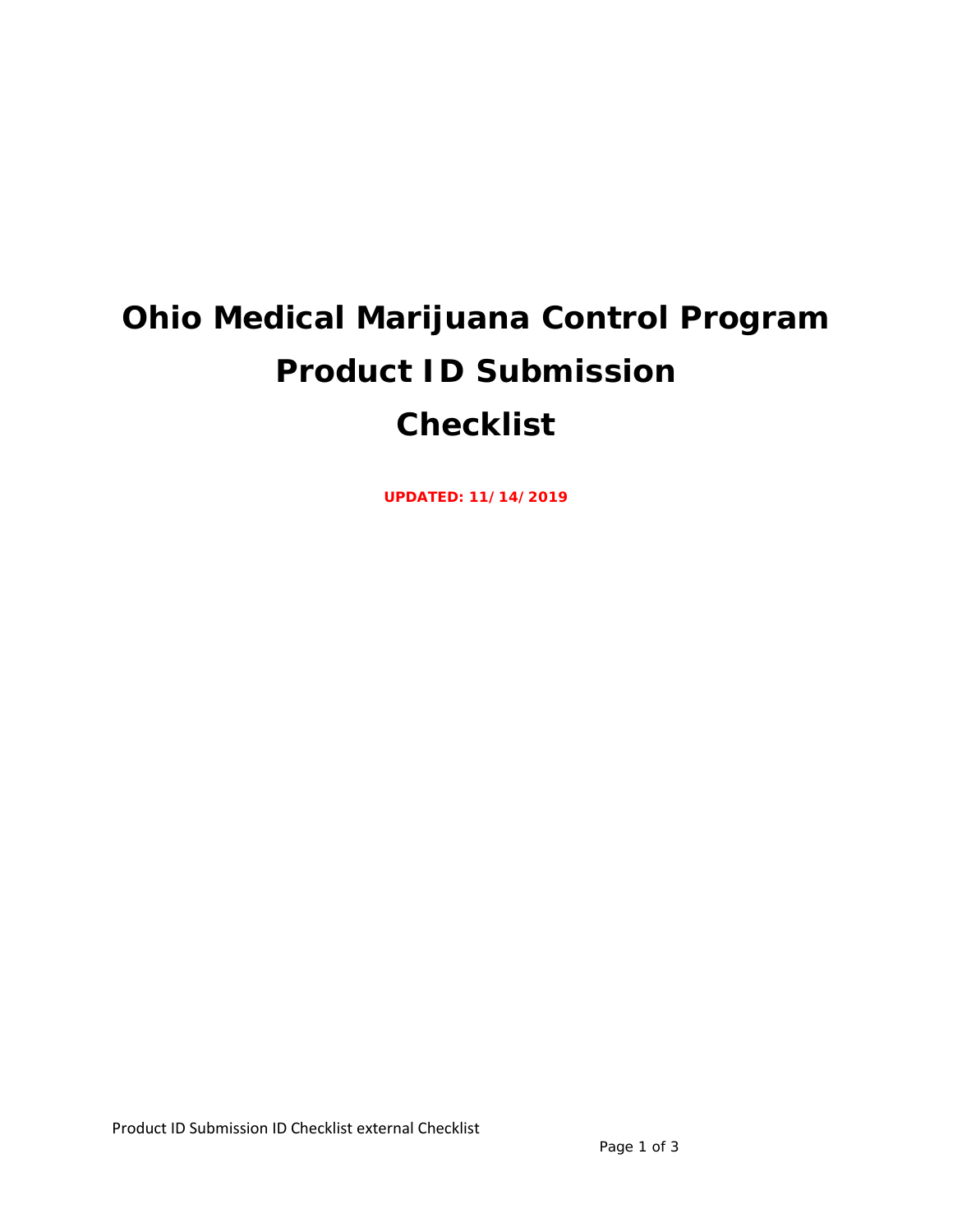#### **Ohio Medical Marijuana Control Program Product ID Submission Checklist**

## **Contents**

### **I. Product ID Submission Checklist**

The following represent to process followed and the checklist used by the State of Ohio Board of Pharmacy Reviewer when determining Product ID assignment:

- □ Naming Convention
	- o Item Brand and Item name are consistent
	- o Information in the respective fields match the naming convention
	- o Does not include flavors (oils for vaporizing only)
	- $\circ$  If concentration levels are less than 1, they should be entered in the following format: 0.## (for example: 0.68)
- $\Box$  Correct category
- $\Box$  Correct administration method
- $\Box$  THC % is lower than 70% (non-plant material)
- $\Box$  THC % is lower than 35% (plant material products)
- $\Box$  Strain name has been Approved by Ohio Department of Commerce see Approved Strain [Names](https://ohiodas-my.sharepoint.com/:x:/r/personal/10063931_id_ohio_gov/_layouts/15/Doc.aspx?sourcedoc=%7B68c5dda7-ef96-44b0-829d-2cdb44b4ea39%7D&action=default&uid=%7B68C5DDA7-EF96-44B0-829D-2CDB44B4EA39%7D&ListItemId=31675&ListId=%7BE8E11F89-A26A-43A5-8176-532B7AAFF982%7D&odsp=1&env=prod&CID=1E8CAFCC-5FF9-4F40-93C2-65A5F0EACD09&wdLOR=c792F03AE-4D3E-451F-93F4-797C88ED43C3) (only for plant material products)
- Days' Supply
	- o Plant Material Products The number of grams matches the days dispensed (see the [Plant Material Days-Supply Dispensation Reference Chart\)](https://www.medicalmarijuana.ohio.gov/Documents/LicenseeResources/Processor%20Licensee%20Resources/Product%20ID%20Assignment/Plant%20Material%20Day%20Supply%20Reference.pdf)
	- o Non-Plan Material Products The Unit THC Content matches the days dispensed (see the [Non-Plant Material Days-Supply Reference Chart\)](https://www.medicalmarijuana.ohio.gov/Documents/LicenseeResources/Processor%20Licensee%20Resources/Product%20ID%20Assignment/Non-Plant%20Material%20Day%20Supply%20Reference.pdf)
- $\Box$  Unit THC Content is in the correct increment (The Unit THC Content is to be in increments of 110 for oils, edibles, tinctures for oral administration; 295 for patches for transdermal administration; lotions, creams, or ointments for topical administration; and 590 for oils for vaporizing.)
- □ THC Content per dose is lower than 50 mg (only for Oil for Oral Administration, Tincture for Oral Administration, Capsule for Oral Administration, Edible for Oral Administration, Patch for Transdermal Administration)
- $\Box$  The Dose size is a realistic amount
- $\Box$  Serving size
	- o Correct unit of measure
	- o Demark how the product is dosed
- $\Box$  Ingredients list Alcohol should be the first ingredient for tinctures.
- $\Box$  Photo
	- o Image of the product in limited packaging
	- o Includes Universal Symbol
	- o Includes Unit THC and CBD Content (for Patch for Transdermal Administration only)

Product ID Submission ID Checklist external Checklist